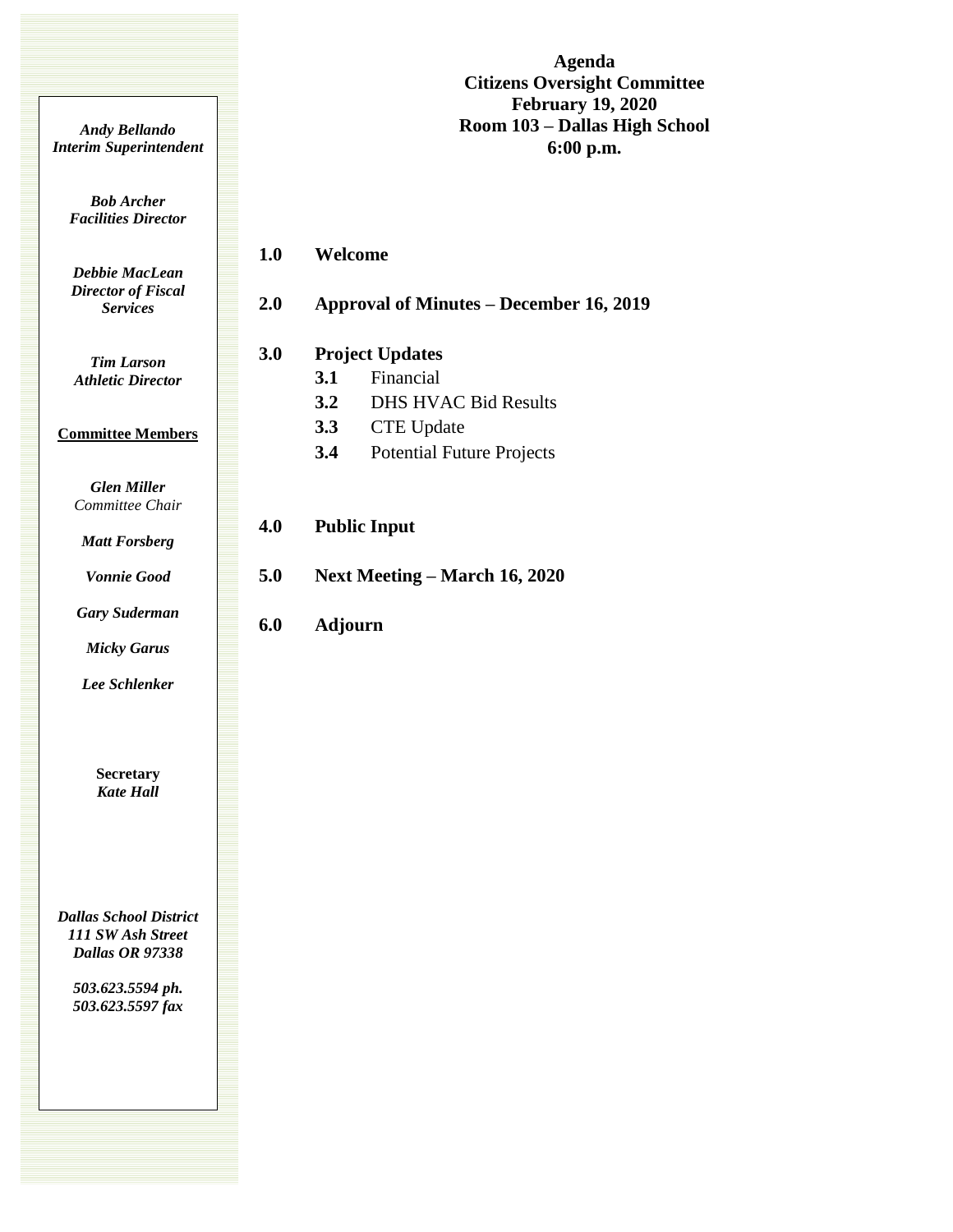## **Minutes Citizens Oversight Committee December 16, 2019 Dallas School District Board Room 6:00 pm**

**Present:** Bob Archer, Lee Schlenker, Glen Miller, Tim Larson, Debbie MacLean, Tim Ray, Gary Suderman, Andy Bellando

**Guests:** Gordon Gentry, Seth Arnesen

## **1.0 Welcome**

**2.0 Member resignation –** Jon Schrock submitted a resignation letter to the committee expressing his appreciation of his time spent on the committee. Regretfully, Lee Schlenker moved to accept the resignation. The motion received a second by Micky Garus.

The committee expressed their appreciation of Jon's time and effort. He will be missed as a valuable member of the committee.

As the committee will continue to meet through the duration of the current bond, members were asked to send any new member suggestions to Bob.

**3.0 Approval of Minutes –** A motion was made by Micky Garus to approve the minutes as presented. The motion received a second by Lee Schlenker and passed unanimously.

## **4.0 Project Updates**

- **4.1 Financial –** See attached report. Interest rates were down slightly again. The current bond funds available are approximately \$3.5million and we are still ahead of our expected spend down.
- **4.2 HVAC** The structural analysis is complete. The results indicate that we should not have to complete structural upgrades to accommodate the new units. There should be no ducting changes and only minimal electrical work. We hope to advertise mid-January with a bid opening of mid-February and have the equipment delivered in May. Currently the district plans to direct purchase the roof-top units and bid installation only.

The current Intelapak units do not have DDC control. In addition to better built in efficiencies, the new units will also have full controllability.

**4.3 HVAC Update –** An engineer will confirm the weight for the DHS RTUs and the unit specifications. Once all of the details are confirmed the documents will be drawn up to go out to bid. The goal is to advertise by late January.